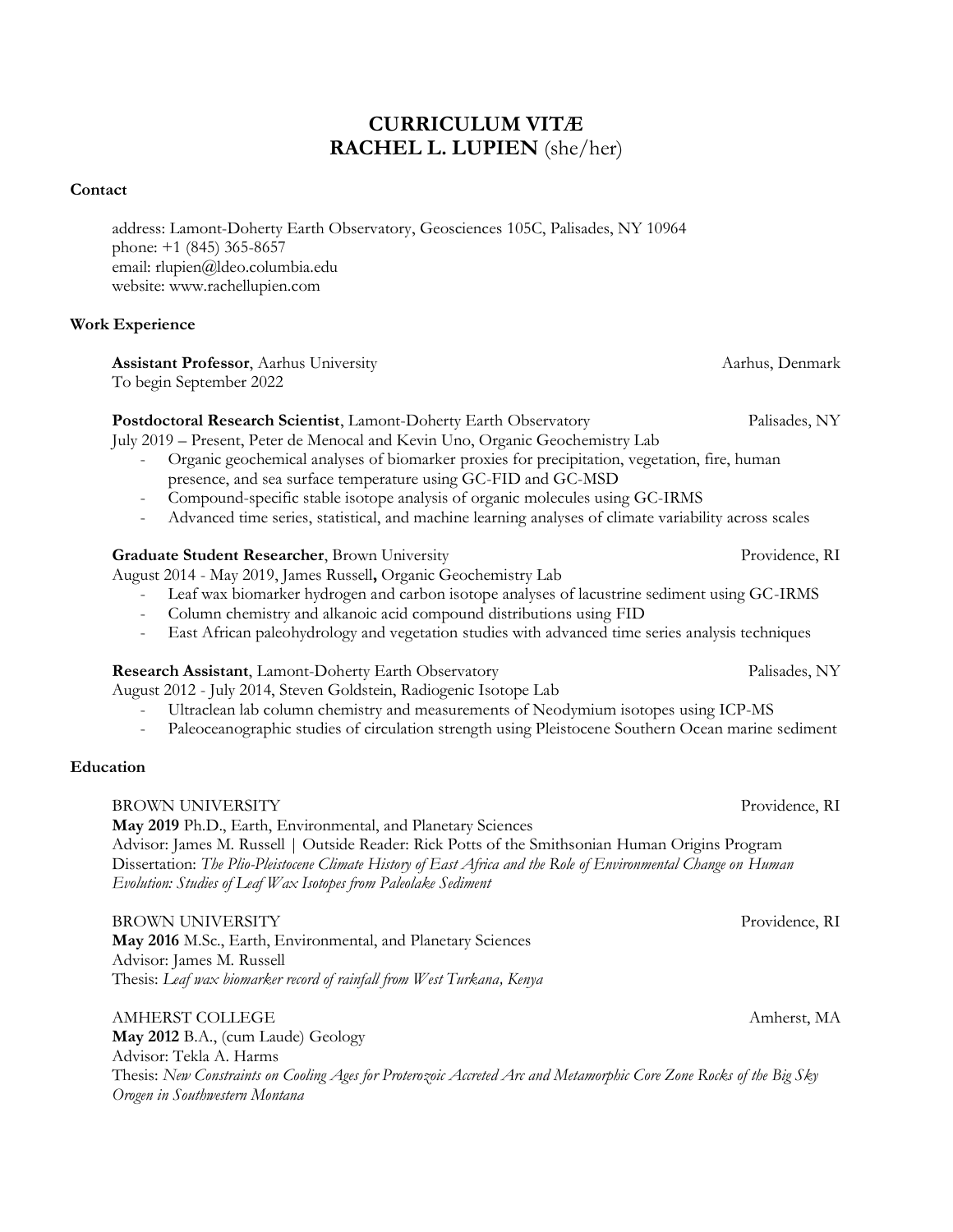## **Publications**

- 1. Liang, J., Guo, Y., Xie, H., Richter, N., Vachula, R.S., **Lupien, R.L.**, Zhao, B., Wang, M., Yao, Y., Li, X., Zhou, H., Cao, X., Hou, J., Liu, J., Russell, J.M. (*in press*). Calibration and application of branched GDGTs to Tibetan lake sediments: the influence of temperature on the fall of the Guge Kingdom in Western Tibet, China. *Paleoceanography and Paleoclimatology*.
- 2. Cohen, A.C., Du, A., Rowan, J., Yost, C.L., Billingsley, A.L., Campisano, C.J., Brown, E., Deino, A.L., Feibel, C.S., Grant, K., Kingston, J.D., **Lupien, R.L.**, Muiruri, V., Owen, R.B., Reed, K.E., Russell, J.M., Stockhecke, M. (2022). Plio-Pleistocene environmental variability in Africa and its implications for mammalian evolution. *Proceedings of The National Academy of Sciences.* doi:10.1073/pnas.2107393119
- 3. **Lupien, R.L.**, Russell, J.M., Pearson, E.J., Castañeda, I.S., Asrat, A., Foerster, V., Lamb, H., Roberts, H.M., Schäbitz, F., Trauth, M.H., Beck, C.C., Feibel, C.S., Kingston, J.D., Cohen. A.C. (2022). Orbital controls on eastern African hydroclimate in the Pleistocene. *Scientific Reports.* doi:10.1038/s41598-022-06826-z
- 4. Cohen, A.C., Campisano, C., Arrowsmith, R., Asrat, A., Beck, C., Behrensmeyer, A.K., Deino, A., Feibel, C., Foerster, V., Kingston, J., Lamb, H., Lowenstein, T., **Lupien, R.L.**, Muiruri, V., Olago, D., Owen, R.B., Potts, R., Russell, J.M., Schaebitz, F., Stone, J., Trauth, M., Yost, C., and the Hominin Sites and Paleolakes Drilling Project (HSPDP) science team (2022). Reconstructing the Environmental Context of Human Origins in Eastern Africa through Scientific Drilling. *Annual Review of Earth and Planetary Sciences*.
- 5. Yost, C.L., **Lupien, R.L.**, Beck, C., Feibel, C., Archer, S., Cohen, A.S. (2021). Orbital influence on precipitation, fire, and grass community composition from 1.87 to 1.38 Ma in the Turkana Basin, Kenya. *Frontiers in Earth Science*. doi:10.3389/feart.2021.568646
- 6. **Lupien, R.L.**, Russell, J.M., Subramanian, A., Kinyanjui, R., Beverly, E.J., Uno, K., deMenocal, P., Potts, R. (2021). Eastern African environmental variation and its role in the evolution and cultural change in *Homo* over the last 1 million years. *Journal of Human Evolution, 157.* doi:10.1016/j.jhevol.2021.103028
- 7. Liang, J., **Lupien, R.L.**, Xie, H., Vachula, R.S., Stevenson, M.A., Han, B-P., Lin, Q., He, Y., Wang, M., Liang, P., Huang, Y., McGowen, S., Hou, J., Russell, J.M. (2021) Lake ecosystem on the Qinghai-Tibetan Plateau severely altered by climatic warming and human activity. *Palaeogeography, Palaeoclimatology, Palaeoecology*. doi:10.1016/j.palaeo.2021.110509
- 8. **Lupien, R.L.**, Russell, J.M., Yost, C.L., Kingston, J.D., Deino, A.L., Logan, J., Schuh, A., Cohen, A.S. (2021). Vegetation change in the Baringo Basin, East Africa across the onset of Northern Hemisphere glaciation 3.3– 2.6 Ma. In Special Issue: A high resolution, multi-proxy record of Pliocene hominin environments in the Kenya Rift Valley: Analysis of the Baringo-Tugen Hills-Barsemoi (BTB) Drill Core. *Palaeogeography, Palaeoclimatology, Palaeoecology*. doi:10.1016/j.palaeo.2019.109426
- 9. Potts, R., Dommain, R., Moerman, J.W., Behrensmeyer, A.K., Deino, A.L., Beverly, E.J., Brown, E.T., Deocampo, D., Kinyanjui, R., **Lupien, R.L.**, Owen, R.B., Rabideaux, N., Riedl, S., Russell, J.M., Stockhecke, M., deMenocal, P., Faith, J.T., Garcin, Y., Noren, A., Scott, J.J., Western, D., Bright, J., Clark, J.B., Cohern, A.S., Heil Jr., C.W., Keller, C.B., King, J., Levin, N., Brady, K., Muiruri, V., Renaut, R., Rucina, S.M., Uno, K. (2020). Increased ecological resource variability during a critical transition in hominin evolution. *Science Advances, 6:43*. doi:10.1126/sciadv.abc8975
- 10. **Lupien, R.L.**, Russell, J.M., Grove, M., Beck, C.C., Feibel, C.S., Cohen, A.S. (2020). Abrupt climate change and its impacts on hominin evolution during the early Pleistocene in the Turkana Basin, Kenya. *Quaternary Science Reviews, 245*. doi:10.1016/j.quascirev.2020.106531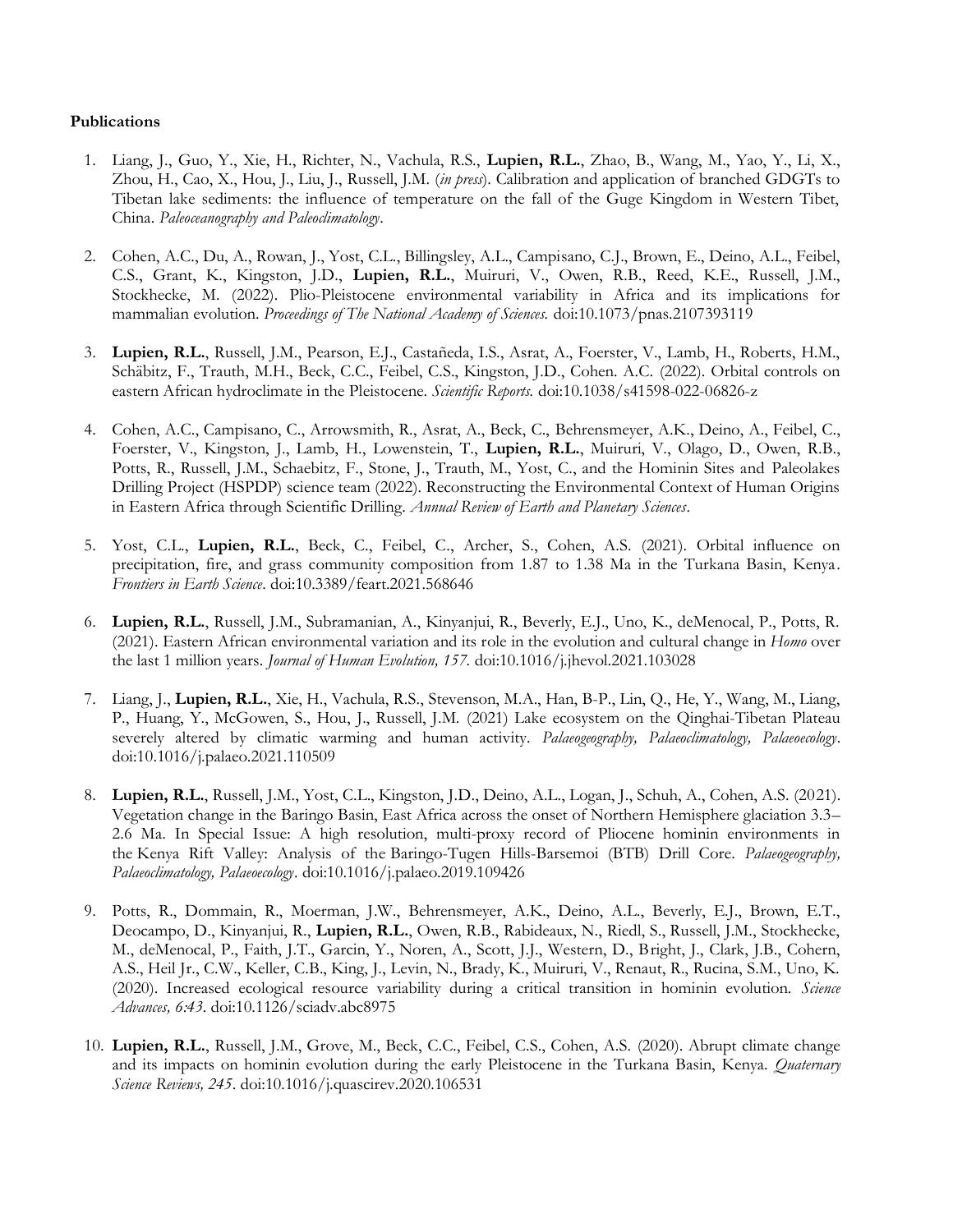- 11. Liang, J., Russell, J.M., Xie, H., **Lupien, R.L.**, Si, G., Wang, J., Hou, J., Zhang, G. (2019). Vegetation effects on temperature calibrations of branched glycerol dialkyl glycerol tetraether (brGDGTs) in soils. *Organic Geochemistry*, *127, 1-11*. doi:10.1016/j.orggeochem.2018.10.010
- 12. **Lupien, R.L.**, Russell, J.M., Feibel, C., Beck, C., Castañeda, I., Deino, A., Cohen, A.S. (2018). Reply to Comments by Nutz & Schuster (2018) on: "A leaf wax biomarker record of early Pleistocene hydroclimate from West Turkana, Kenya". *Quaternary Science Reviews*, *201C, 508-510*. doi:10.1016/j.quascirev.2018.10.015
- 13. **Lupien, R.L.**, Russell, J.M., Feibel, C., Beck, C., Castañeda, I., Deino, A.L., Cohen, A.S. (2018). A leaf wax biomarker record of early Pleistocene hydroclimate from West Turkana, Kenya. *Quaternary Science Reviews*, *186*, *225-235*. doi:10.1016/j.quascirev.2018.03.012

#### **Research Funding**

#### **\$1,227,601 in total**

| 2022          | Aarhus University Forskningsfond Recruiting Grant: Climate Change and Human                |
|---------------|--------------------------------------------------------------------------------------------|
|               | Evolution: Biomarker Studies from Lake and Marine Archives, ~\$289,687 (DKK 2,000,000).    |
|               | NSF-OCE MG&G: Terrestrial Organics since The Oligocene (TOTO): The Rains Down              |
|               | in Africa. Lead PI, \$613,617.                                                             |
| 2020          | <b>Columbia Climate Center:</b> Climate thresholds, environmental feedbacks, and human     |
|               | evolution: A combined geochemical and machine learning approach. PI, \$10,000.             |
| 2018          | NSF-EAR SGP: A 750,000-yr Leaf Wax Biomarker Record to Assess Environmental                |
|               | Change Across the Plio-Pleistocene Boundary in Tropical East Africa. Co-Author, \$302,472. |
| 2017 and 2018 | Institute at Brown for Env. and Society: Graduate Research Grant, \$4,950, \$5,000.        |
| 2016          | Geological Society of America: Graduate Student Research Grant, \$1,875.                   |

#### **Pedagogical Training**

| 2019-2020 | Inclusive Teaching: Supporting All Students in the College Classroom<br>ColumbiaX: Columbia University Center for Teaching and Learning: Verified Certificate |
|-----------|---------------------------------------------------------------------------------------------------------------------------------------------------------------|
| 2014-2015 | <b>Reflective Teaching</b><br>The Sheridan Center for Teaching, Brown University                                                                              |
| Teaching  |                                                                                                                                                               |
|           | <b>Teaching Assistant</b> Columbia in Kenya, Columbia and Princeton Universities                                                                              |

**Teaching Assistant**, Columbia in Kenya, Columbia and Princeton Universities 2020 Spring *Terrestrial Paleoecology* Three-week field course for Columbia and Princeton undergraduate students as part of a Tropical Biology and Sustainability semester abroad in Kenya

#### **Invited Guest Lecturer**

2021 Spring *Middlebury College, Hamilton College, University of Richmond*

**Instructor**, 2018 STEM II Program, Brown University

2018 Summer *Human Evolution and the Environment*

Two-week intensive pre-college science course on climate change and human evolution

**Teaching Assistant**, Earth, Environment, and Planetary Sciences, Brown University 2016 Fall *Stratigraphy and Sedimentology*

2016 Spring *Earth: Evolution of a Habitable Planet*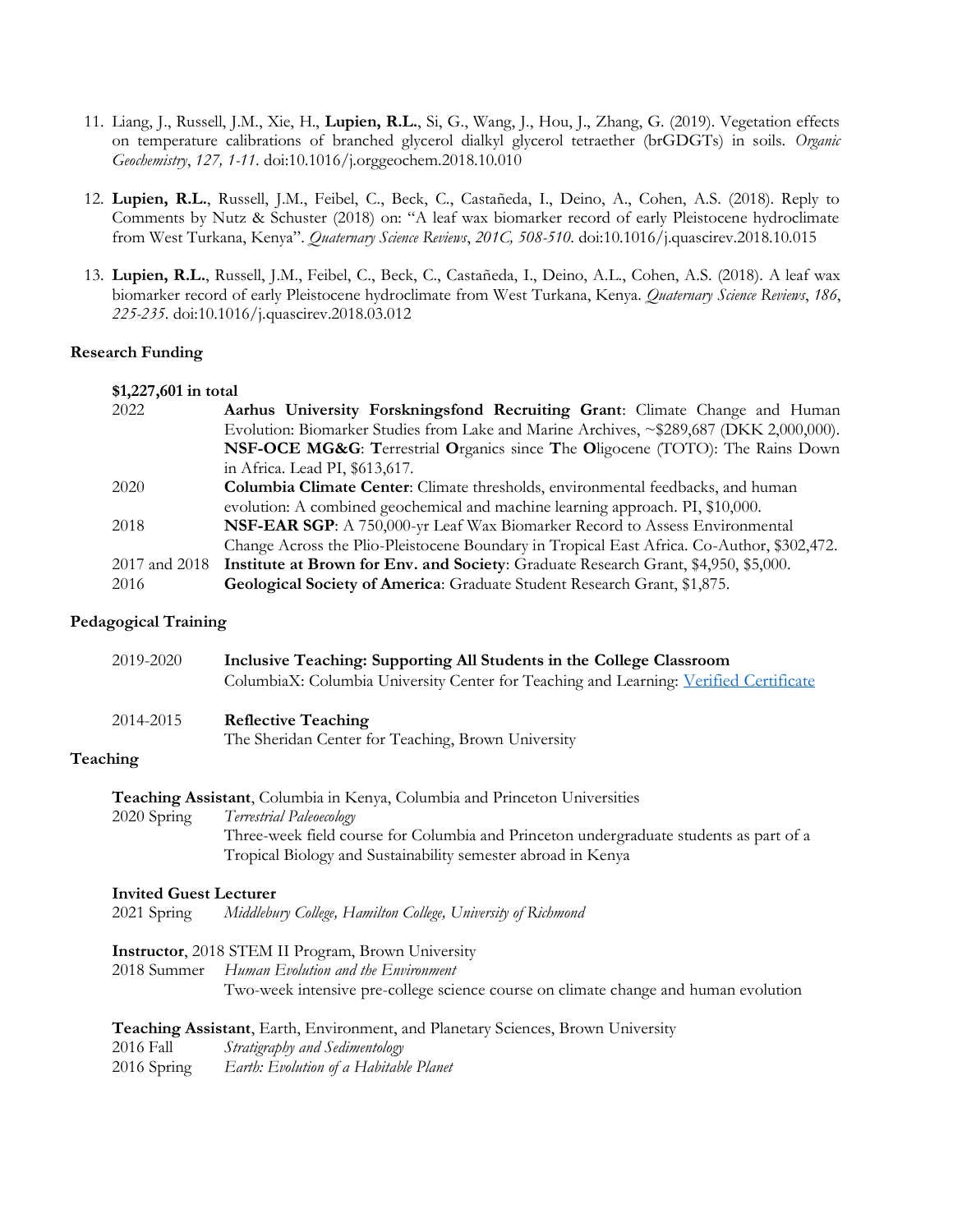## **Invited Presentations**

- 1. Aarhus University, *Department of Geoscience*, March 2022
- 2. University of Utah, *Geology & Geophysics*, March 2022
- *3.* George Washington University*, Center for the Advanced Study of Human Paleobiology,* October 2021
- *4.* University of California*, Santa Cruz, Paleoclimate Group, Department of Ocean Sciences,* May 2021
- *5.* Princeton University*, Environmental Geology & Geochemistry Seminar Lecture Series, Department of Geosciences,*  October 2020
- *6.* Binghamton University State University of New York*, Invited Speaker Seminar, Department of Geological Sciences,*  April 2020 – Canceled due to COVID-19
- *7.* Lamont-Doherty Earth Observatory*, Biology and Paleo Environment Seminar,* April 2020
- *8.* Massachusetts Institute of Technology*, Sack Lunch Seminar Series, Department of Earth, Atmospheric and Planetary Sciences,* March 2019
- *9.* Lamont-Doherty Earth Observatory*, Biology and Paleo Environment Seminar,* October 2016

## **Academic Mentoring**

## *Graduate Level*

- **Postdoc-Grad Student Mentoring**, LDEO: Organized and raised funds to host a professional development series for graduate students by postdocs
- **Mock Prelim Exam Committee Member**, Brown University: Nora Richter, Ariel Deutsch, Ashley Palumbo, Rachel Sheppard, Abigale Bodner, Jenna Pearson, Richard Vachula, Sloane Garelick, Jennifer Kowalczyk
- **1 st Year Graduate Mentoring Program Mentor**, Brown University, 2017-2019

#### *Undergraduate and High School Level*

- **Organic Geochemistry Laboratory**, LDEO, 2021: Juliet Tochterman (thesis student), Vinay Bijoor, Mohammad Nadir Qureshi Torres
- **Lamont Summer Intern Program Mentor**, LDEO, 2020: Cole Hazan, Queen's University, Time Series Analyses of Northeast African Hydroclimate Variability
- **Undergraduate Thesis Advisor**, Brown University, 2018: Avinash Subramanian, Statistical Analysis of East African Paleoclimate Variations During the Late Pleistocene, and Implications for Human Evolution **Undergraduate Teaching and Research Award Advisor**, Brown University, 2017: Tristan Reinecke **Science & Technological Investigative Research**, 2017: Dheivanai Moorthy, Suffern High School

## **Professional Development**

| 2021 | LinkedEarth PaleoHackathon, Virtual Python Workshop                                   |
|------|---------------------------------------------------------------------------------------|
| 2018 | Advanced Climate Dynamics Course (ACDC), Finse, Norway                                |
| 2017 | International Continental Drilling Project (ICDP) Course, Windischeschenbach, Germany |
| 2016 | Urbino Summer School in Paleoclimatology (USSP), Urbino, Italy                        |

## **Service**

*Professional*

**Advisory Panel** for [The PATCH Lab,](https://geocentroid.shinyapps.io/PATCH-Lab/) a web app for archiving and discovering stable isotope data **Reviewer** of grant proposals for *NSF-P2C2*

**Reviewer** of journal manuscripts for *Nature Communications Earth & Environment; PNAS; Geophysical Research Letters; Climate of the Past; Palaeogeography, Palaeoclimatology, Palaeoecology; Organic Geochemistry; Journal of Great Lakes Research; Climate Dynamics; Biogeosciences; Earth-Science Reviews; Paleoceanography and Paleoclimatology*

**Session Convener**, 2022, 2020, 2018 AGU Fall Meeting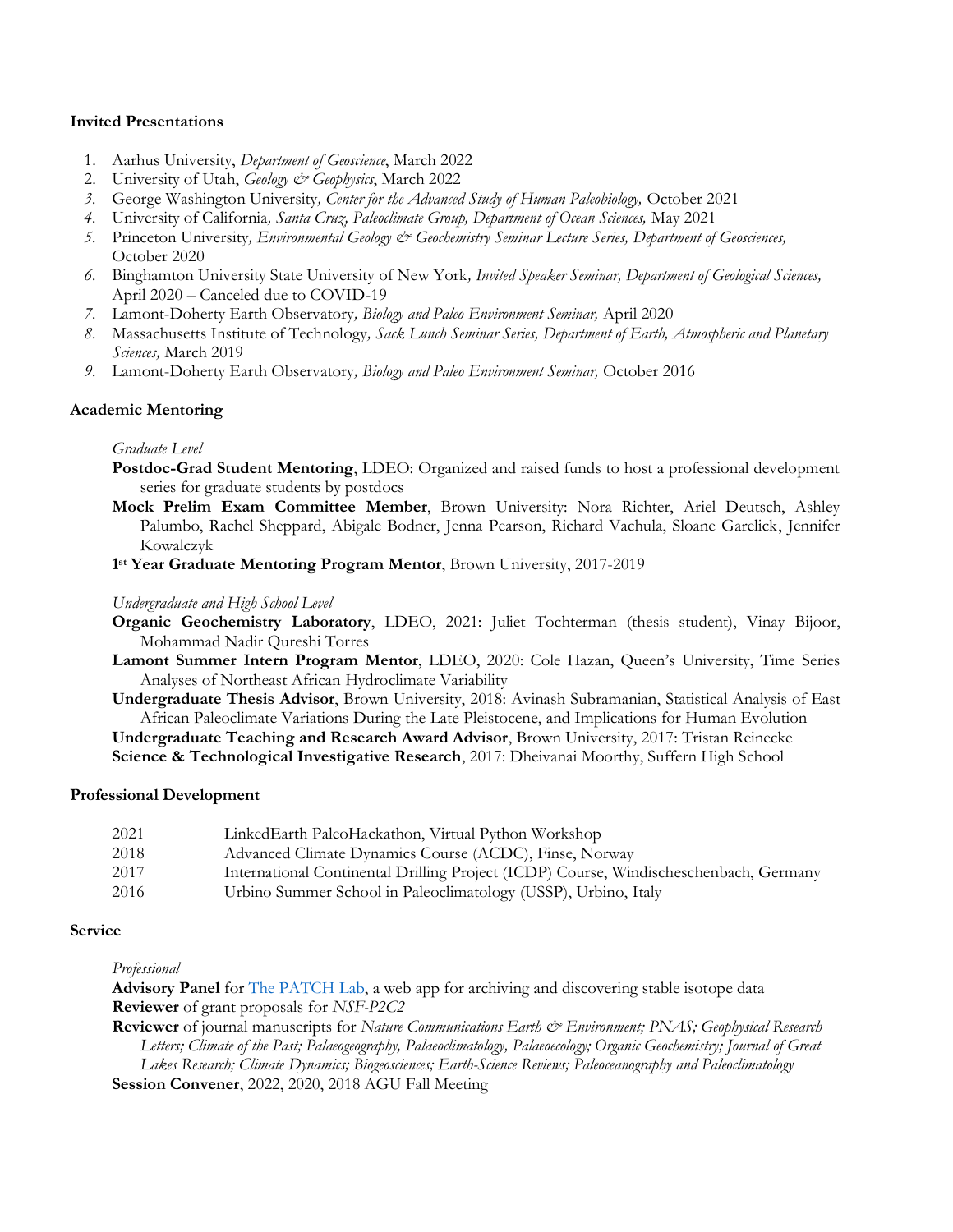#### *Departmental*

**Committee Member**, Mentoring and JEDI Award Committee, 2021-present, LDEO **Leader**, Unlearning Racism in Geoscience (URGE) Lamont Pod, 2021-present, LDEO **Postdoc Representative Alternate**, Executive Committee, 2021-present, LDEO **Co-Chair**, Biology and Paleo Environment Seminar Series, 2019-2021, LDEO **Leader**, Graduate Women in Science and Engineering, 2015-2018, Brown University **Member**, Diversity Working Group, 2015-2019, Brown University **President**, Geology Graduate Student Group (GeoClub), 2015-2016, Brown University

#### *Community*

**Podcast**, Host of *[How We Got Here](https://www.hwghpod.com/)* about the wide range of careers combatting the climate crisis **Public Talks**, Bolton Street Synagogue 60+ Group, Nerd Night Rhode Island **Tutor**, Columbia Volunteer Tutor Program for affiliates affected by the COVID-19 crisis, 2020 **Science Teacher**, Vartan Gregorian Elementary School, Providence, RI, 2014-2017 **Scientist**, Skype-A-Scientist, 2017-present **Member and Social Media**, 500 Women Scientists Providence Pod, 2017-2019

## **News & Media**

| 2022 | Quoted in Science News article about Timmermann et al., 2022, Nature             |
|------|----------------------------------------------------------------------------------|
| 2021 | American Scientist article about Lupien et al., 2021, Journal of Human Evolution |
|      | Quoted in Sapiens.org, The Atlantic, and Smithsonian Magazine                    |
|      | Wrote a 'Behind the Paper' for Nature Ecology and Evolution Community            |
|      | Featured as guest on Common Descent Podcast episode on Paleoclimatology          |
|      | Featured as guest on <b>Twitch</b> to discuss recent paper                       |
| 2020 | Quoted in State of the Planet on a recent paper, which was also covered in the   |
|      | Smithsonian, National Geographic, Science Magazine, and more                     |
|      | Featured in Time Scavengers Meet-the-Scientist                                   |
|      | Featured in Center for Climate and Life for setting up PERMILab in Kenya         |

## **Fellowships and Awards**

| 2017-2018 | Institute at Brown for Environment and Society Graduate Fellowship, Brown University |
|-----------|--------------------------------------------------------------------------------------|
| 2016      | Urbino Summer School of Paleoclimatology Travel Grant and Stipend, NSF               |
| 2014-2015 | Charles Wilson Brown Fellowship, Brown University                                    |
| 2011      | Richard M. Foose Award, Amherst College                                              |

## **Conference Abstracts**

\* denotes mentee | ^ denotes invited

- 1. ^**Lupien, R.L.**, Uno, K., deMenocal, P., Late Pleistocene drivers of climate and vegetation in the Western Sahel from leaf wax biomarker isotopes. American Quaternary Association Biannual Meeting. Madison, WI.
- 2. Mitsunaga, B., Ouertani, S., **Lupien, R.L.**, Stubbs, B., Denio, A., Kingston, J., Stockhecke, M., Brown, E.T., Russell, J.M., Tropical East Africa became wetter at 3 Ma: A compound-specific leaf wax biomarker record from the Baringo-Tugen Hills-Barsemoi Basin, Kenya. 2022 Past Global Changes Open Science Meeting.
- 3. Cornelissen, H., **Lupien, R. L.,** Fletcher, W., Hughes, P., Bell, B., Rhoujjati, A., Ewague, A., Fink, D., 2022. Ancient steroids: Human faecal signals and environmental data from a Holocene sediment record of the Yagour Plateau, High Atlas, Morocco. EGU General Assembly 2022. Vienna, Austria.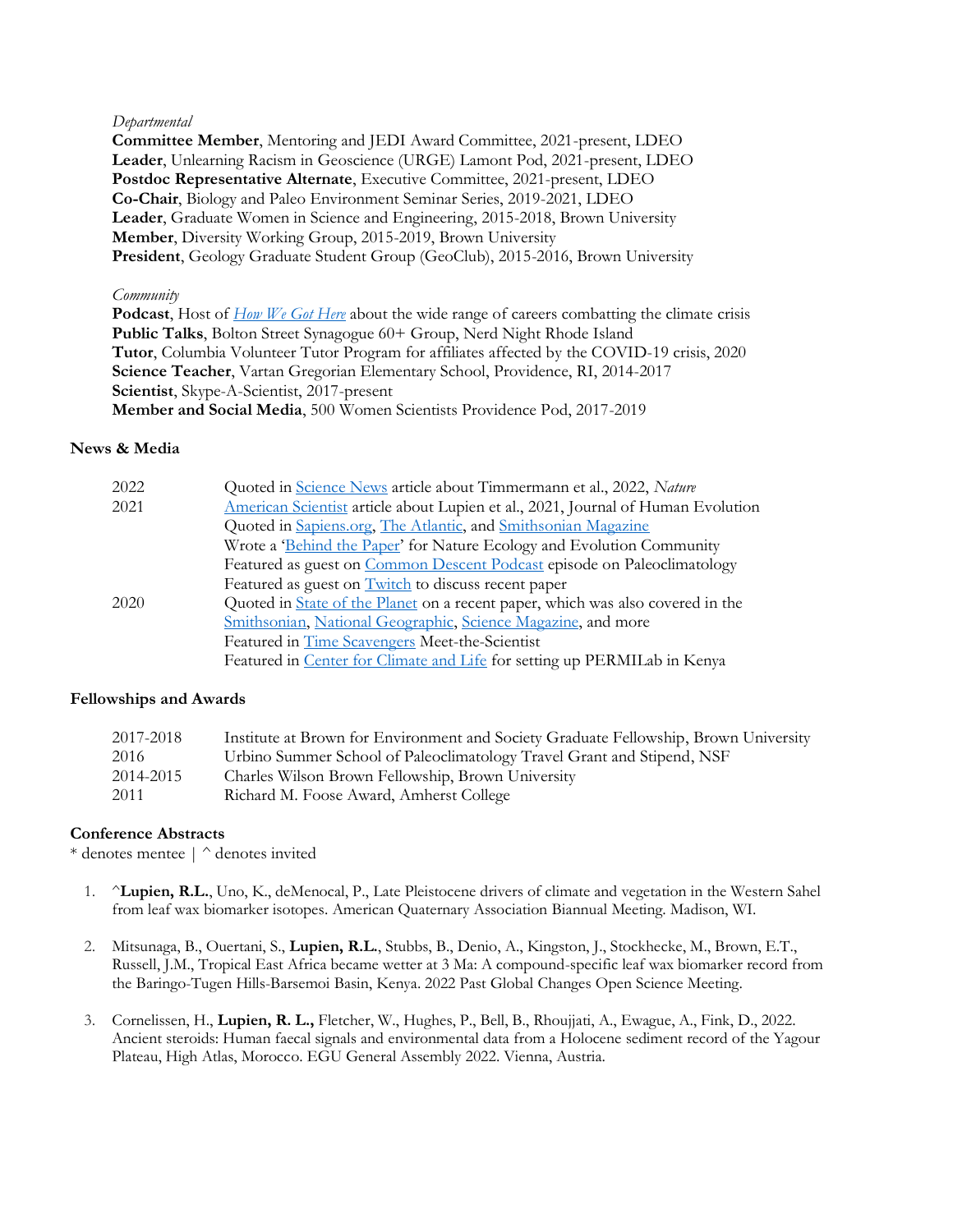- 4. **Lupien, R.L.**, Uno, K.T., deMenocal, P.B., Rose, C., Polissar, P., 2021. Northeast African climate cycles from leaf wax isotopes in Plio-Pleistocene Mediterranean sapropels. 2021 AGU Fall Meeting. New Orleans, LA.
- 5. \*Tochterman, J., **Lupien, R.L.**, Uno, K.T., deMenocal, P.B., Polissar, P., 2021. Implications for Cenozoic environmental trends and variability from leaf wax *n*-alkane distributions in Western Africa. 2021 AGU Fall Meeting. New Orleans, LA.
- 6. Mitsunaga, B., Ouertani, S., **Lupien, R.L.**, Stubbs, B., Denio, A., Kingston, J., Stockhecke, M., Brown, E.T., Russell, J.M., A lipid biomarker record of Plio-Pleistocene hydroclimate change from the Baringo-Tugen Hills-Barsemoi Basin, Kenya. 2021 AGU Fall Meeting. New Orleans, LA.
- 7. **Lupien, R.L.**, Uno, K.T., Habicht, H., deMenocal, P.B., 2020. West African hydroclimate trends and variability during the Cenozoic. 2020 AGU Fall Meeting.
- 8. \*Hazan, C., **Lupien, R.L.**, Uno, K.T., deMenocal, P.B., Polissar, P., 2020. Time series analyses of northeast African hydroclimate variability. 2020 AGU Fall Meeting.
- 9. Schäbitz, F., Foerster, V., Asrat, A., Cohen, A.S., Chapot, M.S., Dean, J.R., Deino, A., Deocampo, D., Düsing, W., Günter, C., Junginger, A., Kaboth-Bahr, S., Lamb, H., Lane, C., Leng, M., Opitz, S., **Lupien, R.L.**, Roberts, H., Ramsey, C., Russell, J., Pearson, E., Trauth, M.H., Vidal, C., Viehberg, F., Vogelsang, R., and HSPDP, 2020. The paleoclimate of Chew Bahir, Ethiopia, during the last 200 kyr: Human responses to hydroclimate fluctuations. 2020 AGU Fall Meeting.
- 10. ^**Lupien, R.L.**, deMenocal, P.B., Uno, K.T., Rose, C., Polissar, P., 2020. Northeast African Plio-Pleistocene climate patterns using plant wax isotopes from Mediterranean sapropels. 2020 GSA Annual Meeting.
- 11. Schäbitz, F., Asrat, A., Cohen, A.S., Dean, J., Deino, A., Deocampo, D., Düsing, W., Foerster, V., Günter, C., Junginger, A., Lamb, H., Lane, C., Leng, M., **Lupien, R.L.**, Roberts, H., Ramsey, C., Russell, J., Pearson, E., Vidal, C., Trauth, M., and HSPDP, 2020. Good times for leaving home? The paleoenvironment of Chew Bair in south Ethiopia: implications for human evolution, dispersal and technological innovation. EGU General Assembly 2020. Vienna, Austria.
- 12. Yehudai, M., Goldstein, S.L., Pena, L.D., Jaume-Seguí, M., Kim, J., Hartman, A.E., **Lupien, R.L.**, 2020. The Atlantic Meridional Overturning Circulation from Nd Isotopes. EGU General Assembly 2020. Vienna, Austria.
- 13. **Lupien, R.L.**, Russell, J.M., Subramanian, A., Uno, K., deMenocal, P., Potts, R., 2019. The Role of Terrestrial Vegetation Variations in Hominin Evolution and behavioral Change in East Africa Throughout the Last One Million Years. 2019 AGU Fall Meeting, San Francisco, CA.
- 14. Mitsunaga, B., Stubbs, B., **Lupien, R.L.**, Deino, A., Kingston, J., Stockhecke, M., Brown, E., Russell., J.M., 2019. A Leaf Wax Biomarker Record of Plio-Pleistocene Environment Change from the Baringo Basin (Tugen Hills), Kenya. 2019 AGU Fall Meeting, San Francisco, CA.
- 15. Goldstein, S.L., Pena, L.P., Yehudai, M., Jaume-Seguí, M., Kim, J., Knudson, K., Basak, C., Hartman, A., **Lupien, R.L.**, 2019. AMOC Variability over the Last ~2 Ma from a North-South Atlantic Transect Using Nd Isotopes. 2019 AGU Fall Meeting, San Francisco, CA.
- 16. Goldstein, S.L., Pena, L.P., Yehudai, M., Kim, J., Jaume-Seguí, M., Knudson, K., Basak, C., Hartman, A., **Lupien, R.L.**, 2019. A 1.5 Myr Hystory of the Atlantic Meridional Overturning Circulation from Nd isotopes. Goldschmidt 2019, Barcelona, Spain.
- 17. Yehudai, M., Goldstein, S.L., Pena, L.D., Jaume-Seguí, M., Kim, J., Hartman, A.E., **Lupien, R.L.**, 2019. Modes of the Atlantic Meridional Overturning Circulation from Nd Isotopes. Goldschmidt 2019, Barcelona, Spain.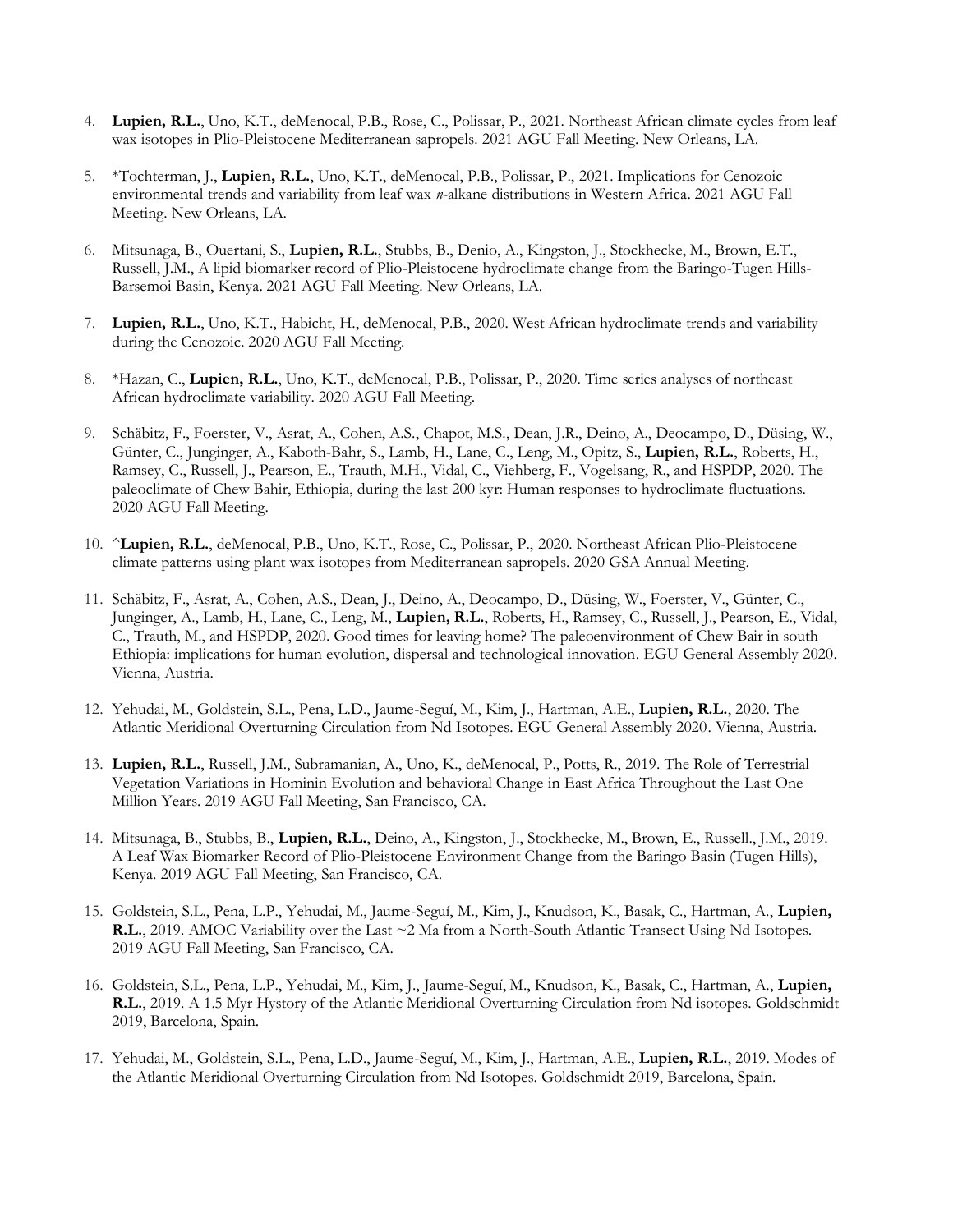- 18. Lamb, H., Asrat, A., Ramsey, C.B., Cohen, A., Chapot, M., Davies, S., Dean, J., Deino, A., Düsing, W., Foerster, V., Grove, M., Junginger, A., Lane, C., Leng, M., **Lupien, R.L.**, Pearson, E., Roberts, H., Russell, J., Schäbitz, F., Trauth, M., Vidal, C., 2019. The 600,000-year palaeoenvironmental record from Chew Bahir, Ethiopia: testing hypotheses of climate change and human origins. 2019 INQUA 20<sup>th</sup> Congress, Dublin, Ireland.
- 19. Cohen, A.S., Billingsley, A., Campisano, C., **Lupien, R.L.**, Muiruri, V., Owen, B., Russell, J.M., Stockhecke, M., Yost, C., HSPDP Team Members, 2019. A comparative analysis of African Plio-Pleistocene patterns of environmental variability and biological evolutionary implications. 2019 INQUA 20<sup>th</sup> Congress, Dublin, Ireland.
- 20. **Lupien, R.L.**, Russell, J.M., Beck, C., Feibel, C., Cohen, A.S., 2018. Early Pleistocene Millennial-Scale Hydroclimate Fluctuation in Kenya with Implications for Hominin Evolution. 2018 AGU Fall Meeting, Washington, D.C.
- 21. Russell, J.M., **Lupien, R.L.**, Cohen, A.S., Beck, C., Campisano, C., Castañeda, I., Deino, A., Feibel, C., Kingston, J., Lamb, H., Potts, R., 2018. Orbital-scale controls on Plio-Pleistocene African climate. 2018 AGU Fall Meeting, Washington, D.C.
- 22. \*Subramanian, A., **Lupien, R.L.**, Russell, J.M., Potts, R., Deino, A., Behrensmeyer, A.K., Dommain, R., 2018. Middle to Late Pleistocene Paleoenvironmental Variations at the Olorgesailie Basin, Kenya. 2018 AGU Fall Meeting, Washington, D.C.
- 23. Cohen, A.C., Billingsley, A., Campisano, C., **Lupien, R.L.**, Muiruri, V.M, Bernhard, O.R., Russell, J.M., Stockhecke, M., Yost, C.L., and The HSPDP Team Members, 2018. Records of Plio-Pleistocene environmental variability from the Hominin Sites and Paleolakes Drilling Project (HSPDP): Comparison with other African records and implications for hominin evolution. 2018 AGU Fall Meeting, Washington, D.C.
- 24. Castañeda, I.S., Thompson-Munson, M.E., Gilchrist, S., **Lupien, R.L.**, Russel, J.M, Salacup, J., Feibel, C., Cohen, A.S., 2018. Early Pleistocene temperature history of Paleolake Lorenyang, West Turkana Basin (Kenya). 2018 AGU Fall Meeting, Washington, D.C.
- 25. deMenocal, P.B., Polissar, P., Uno, K., Rose, C., Tierney, J., **Lupien, R.L.**, Russell., J., 2018. Paleoenvironmental Contexts of Hominin Evolution. 2018 AGU Fall Meeting, Washington, DC.
- 26. deMenocal, P.B., Polissar, P., Uno, K., Rose, C., Tierney, J., **Lupien, R.L.**, Russell., J., 2018. Paleoenvironmental Contexts of Hominin Evolution. 2018 GSA Annual Meeting, Indianapolis, IN.
- 27. Westover, K., Stone, J., Rabideaux, N., Yost, C.L., **Lupien, R.L.**, Kingston, J., 2018. Extreme hydroclimate variability in the Late Pliocene of Kenya's Baringo Basin: the diatom record. 2018 GSA Annual Meeting, Indianapolis, IN.
- 28. **Lupien, R.L.**, Russell., J.M., Cohen, A.S., Beck, C., Campisano, C., Castañeda, I., Deino, A., Feibel, C., Kingston, J., Lamb, H., Pearson, E., Potts, R., 2018. East African Paleoclimate and Human Evolution. 12th Graduate Climate Conference, Seattle, WA.
- 29. **Lupien, R.L.**, Russell., J.M., Cohen, A.S., Beck, C., Campisano, C., Castañeda, I., Deino, A., Feibel, C., Kingston, J., Lamb, H., Pearson, E., Potts, R., 2018. Site-Corrected Leaf Wax Biomarker Records Synthesized to Characterize East African Plio-Pleistocene Climate. Goldschmidt 2018, Boston, MA.
- 30. Goldstein, S.L., Pena, L.D., Yehudai, M., Jaume-Seguí, M., Kim, J., Knudson, K., Basak, C., Hartman, A.E., **Lupien, R.L.**, 2018. The Atlantic Meridional Overturning Circulation Over Time from Nd Isotopes. Goldschmidt 2018, Boston, MA.